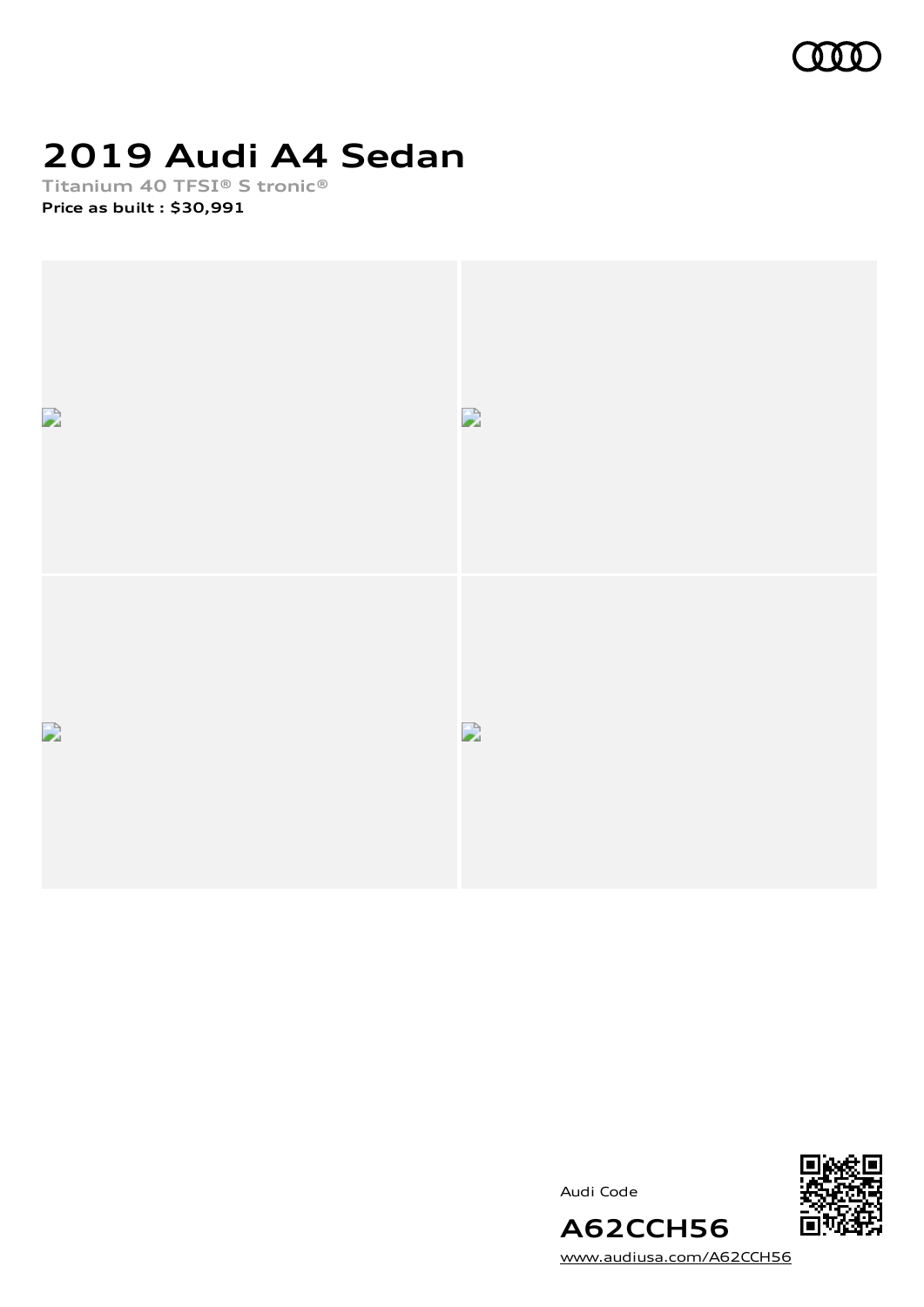### **Summary**

**Audi 2019 Audi A4 Sedan** Titanium 40 TFSI® S tronic®

**Price as buil[t](#page-8-0)** \$30,991

#### **Exterior colour**

Ibis White

### D

#### **Further Information**

|                 | No           |
|-----------------|--------------|
| Mileage         | 30,459 miles |
| Type of vehicle | Used car     |

**Warranty**

### **Interior colour**

| Seats     | <b>Black</b> |
|-----------|--------------|
| Dashboard | Black        |
| Carpet    | Black        |
| Headliner | Black        |
|           |              |

#### **Audi Code** A62CCH56

**Your configuration on www.audiusa.com** [www.audiusa.com/A62CCH56](https://www.audiusa.com/A62CCH56)

**Commission number** b4de61a60a0e09b12794

#### **Technical Specifications**

Engine type 2.0-liter four-cylinder Displacement/Bore and 1,984/82.5 x 92.8 cc/mm stroke Torque 236 lb-ft@rpm Top track speed 130 mph mph Acceleration (0 - 60 mph) 7.1 seconds seconds Recommended fuel Premium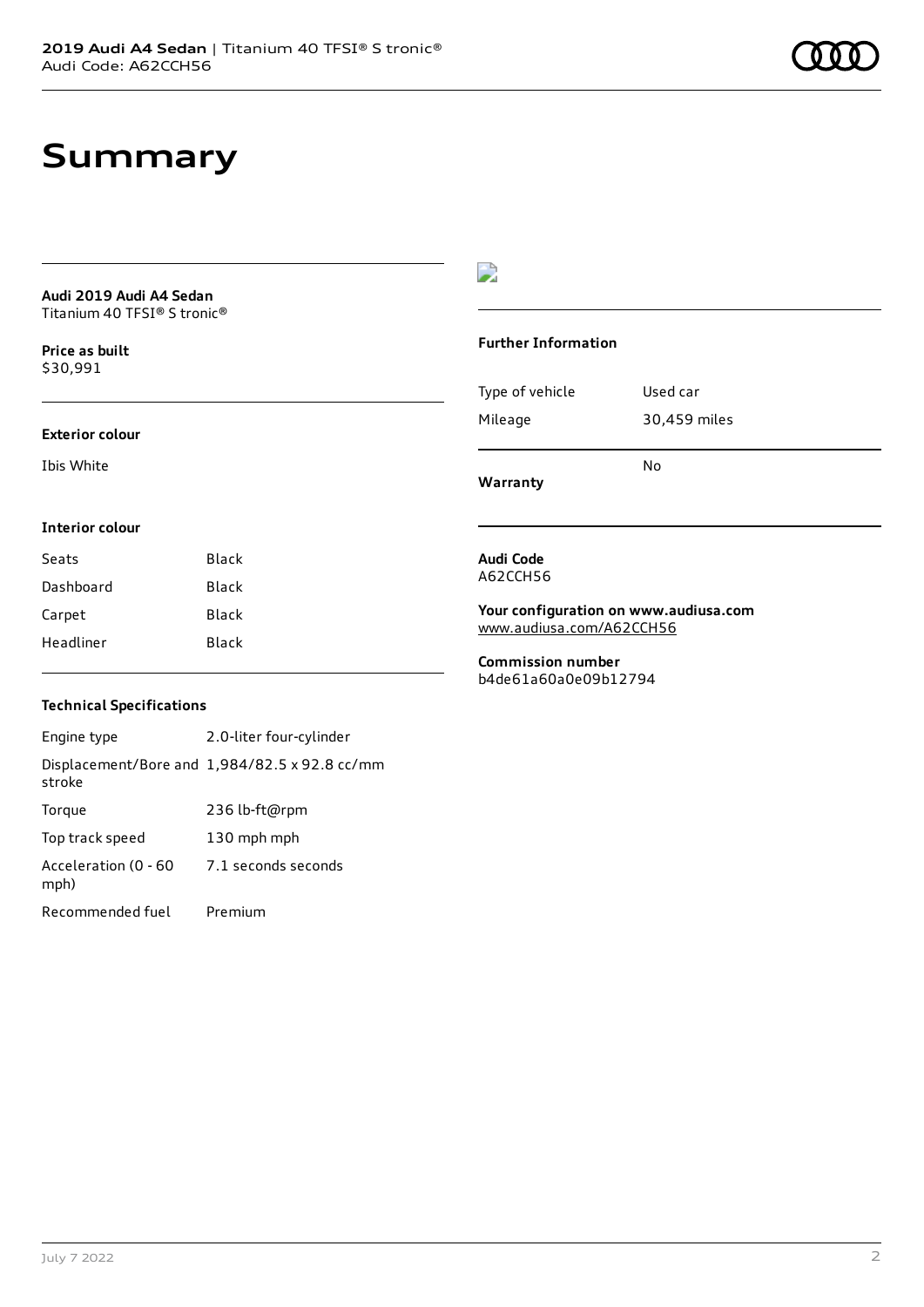

# **Standard features**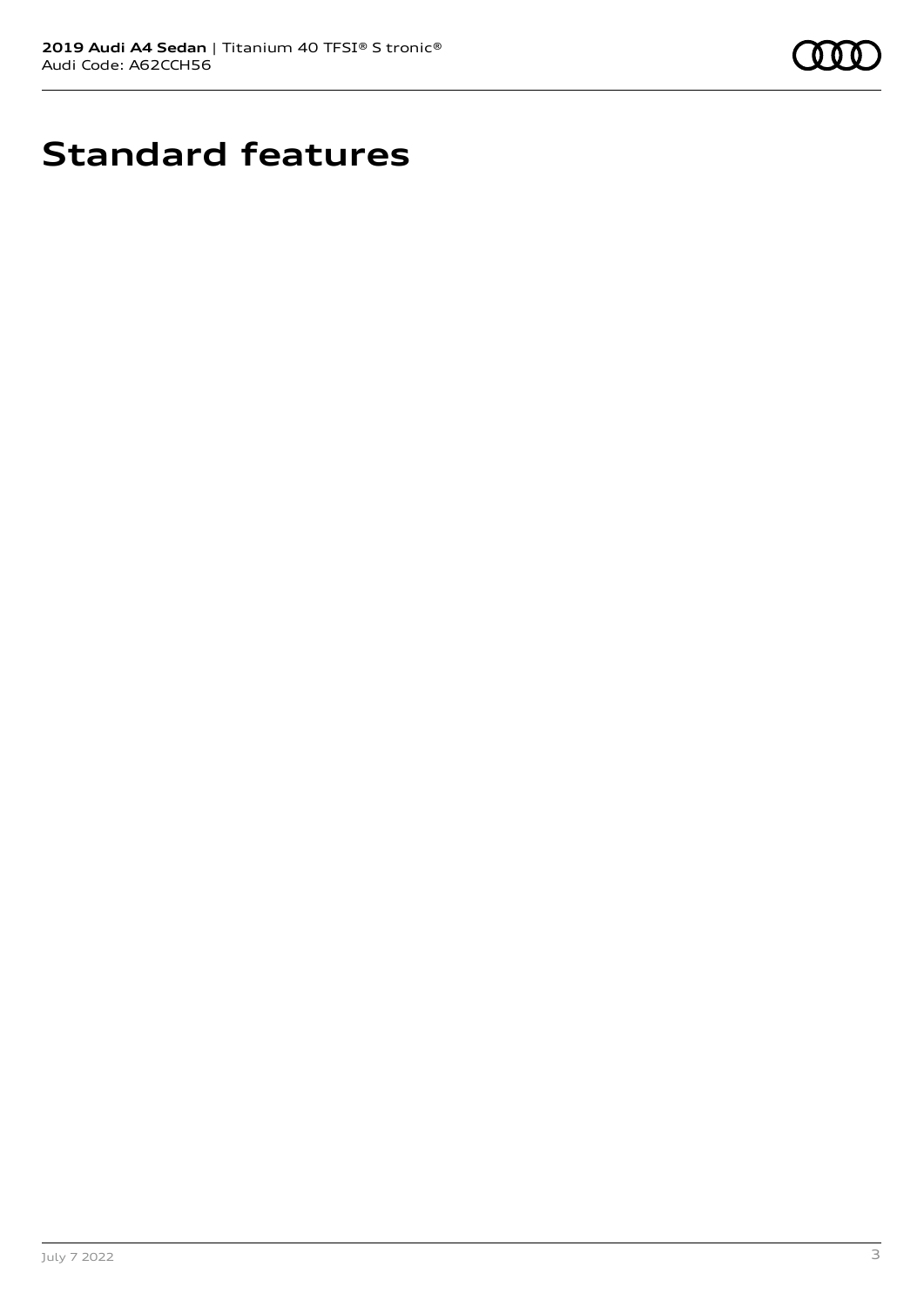# **Dealer remarks**

Price plus government fees and taxes, any finance charges, any dealer document processing charge, any electronic filing charge and any emission testing charge.

Prices and offers on inventory expire each night at midnight.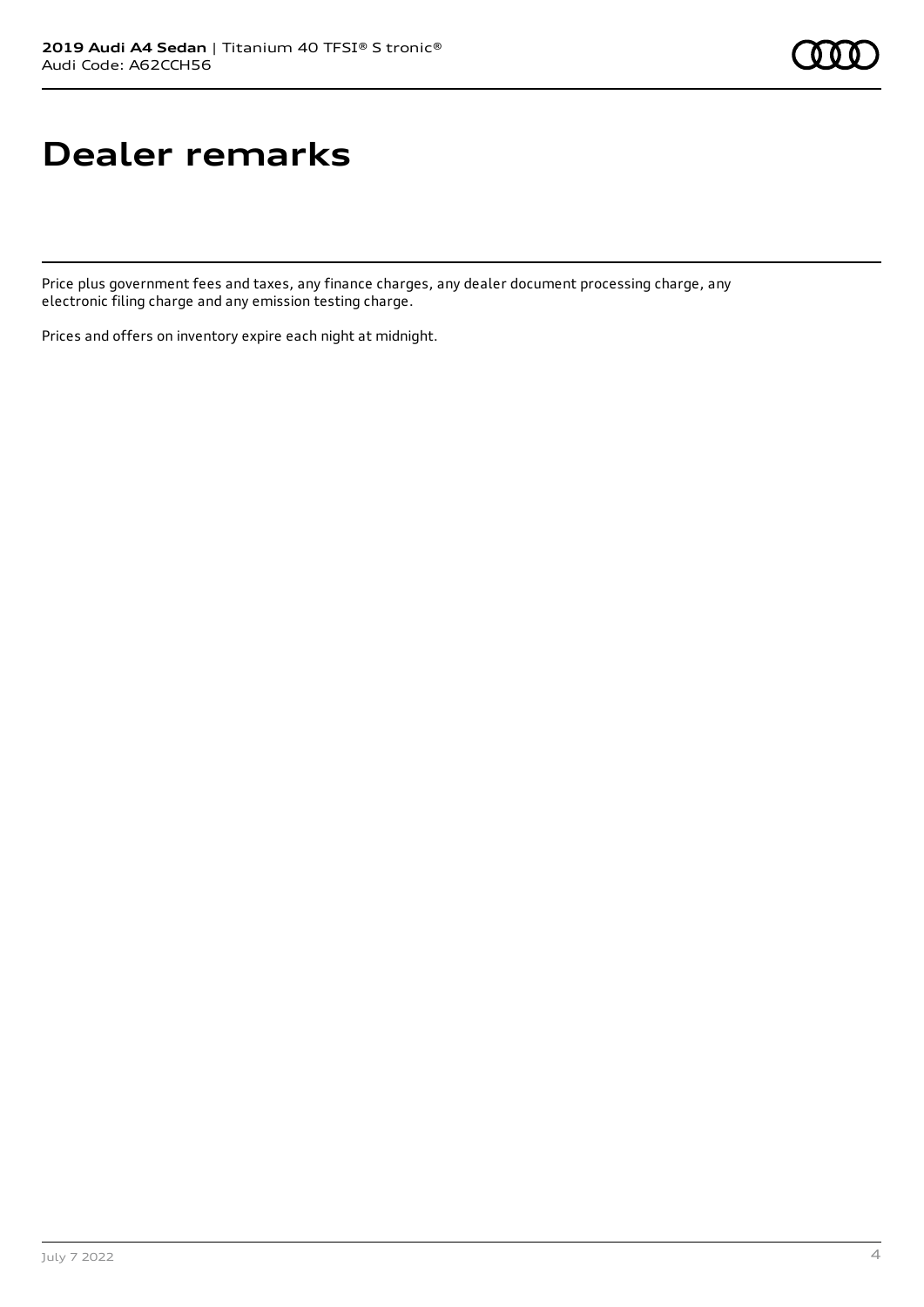# **Technical Specifications**

### **Engineering | Performance**

| Engine type                                 | 2.0-liter four-cylinder                       |
|---------------------------------------------|-----------------------------------------------|
| Acceleration (0 - 60<br>mph)                | 7.1 seconds seconds                           |
| Power Level                                 | 40                                            |
| Engine block                                | Cast-iron                                     |
| Induction/fuel injection Turbocharged/TFSI® |                                               |
| Cylinder head                               | Aluminum-alloy                                |
| Max. output ps/hp                           | 188 @ rpm                                     |
| stroke                                      | Displacement/Bore and 1,984/82.5 x 92.8 cc/mm |
| Top track speed                             | 130 mph mph                                   |
| Torque                                      | 236 lb-ft@rpm                                 |
| Valvetrain                                  | 16 valve DOHC with Audi valvelift             |

Alternator 14 Volt - 110-150A Battery 12 Volt - 420A/70Ah

### **Transmission | Drivetrain**

| Gear ratios: 6th         | 0.557:1                                                                             |
|--------------------------|-------------------------------------------------------------------------------------|
| Gear ratios: Final Drive | 4.234:1                                                                             |
| Gear ratios: 7th         | 0.433:1                                                                             |
| Gear ratios: 4th         | 1.057:1                                                                             |
| Transmission             | Seven-speed S tronic <sup>®</sup> dual-clutch<br>transmission and front-wheel drive |
| Gear ratios: 5th         | 0.738:1                                                                             |
| Gear ratios: 2nd         | 2.190:1                                                                             |
| Gear ratios: 3rd         | 1.517:1                                                                             |
| Gear ratios: Reverse     | 2.75:1                                                                              |
| Gear ratios: 1st         | 3.188:1                                                                             |
|                          |                                                                                     |

#### **Steering**

| Steering type                             | Electromechanical speed-sensitive<br>power steering system |
|-------------------------------------------|------------------------------------------------------------|
| Turning diameter, curb-38.1 ft<br>to-curb |                                                            |
| Steering ratio                            | 15.9:1                                                     |

#### **Suspension**

| Front axle | Five-link front independent steel<br>spring suspension |
|------------|--------------------------------------------------------|
| Rear axle  | Five-link rear independent steel<br>spring suspension  |

**Electrical system**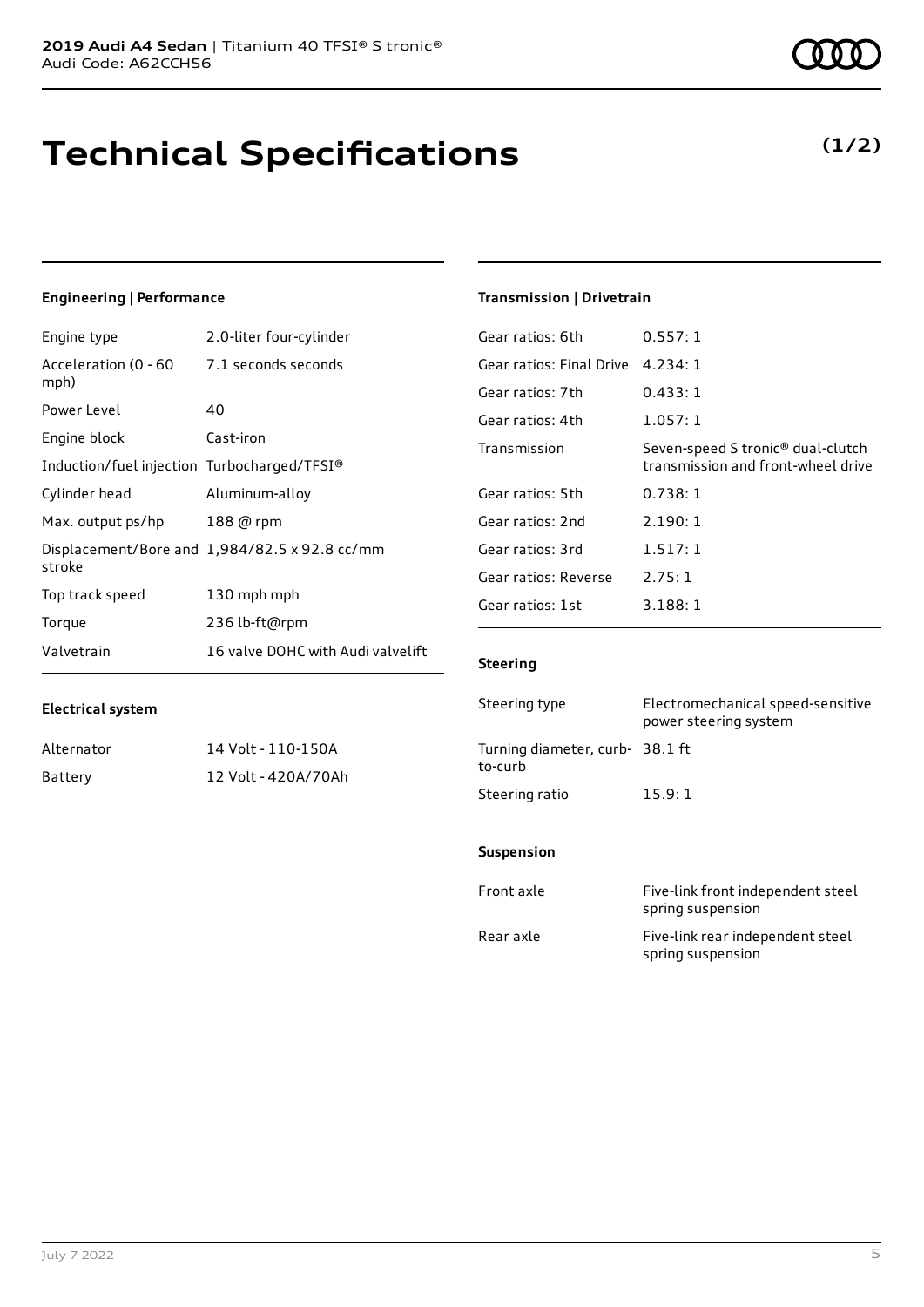# **Technical Specifications**

### **Brakes**

| Parking brake       | Electromechanical         |
|---------------------|---------------------------|
| Rear brakes         | 11.8 (solid disc) in      |
| <b>Front brakes</b> | 12.4 (ventilated disc) in |

### **Body**

Material **Lightweight construction** technology - multi-material body construction (steel and aluminum composition) and multistep anticorrosion protection

#### **Warranty | Maintenance**

| Warranty    | 4-year/50,000 mile Audi New<br>Vehicle Limited Warranty                                  |
|-------------|------------------------------------------------------------------------------------------|
| Maintenance | 12-month/10.00 mile (whichever<br>occurs first) NO CHARGE first<br>scheduled maintenance |

#### **Exterior Measurements**

| Height                           | 56.2 in  |
|----------------------------------|----------|
| Overall width without<br>mirrors | 72.5 in  |
| Length                           | 186.1 in |
| Wheelbase                        | 110.0 in |
| Drag coefficient                 | 0.27 Cw  |
| Overall width with<br>mirrors    | 79.6 in  |
| Track rear                       | 61.2 in  |
| Track front                      | 61.9 in  |
| Curb weight                      | 3,450 lb |

### **Interior measurements**

| Seating capacity                          | 5                   |
|-------------------------------------------|---------------------|
| Shoulder room, rear                       | 54.5 in             |
| Head room with front<br>sunroof           | 38.9 in             |
| Leg room, rear                            | 35.7 in             |
| Shoulder room, front                      | 55.9 in             |
| Head room with rear<br>sunroof            | 37.4 in             |
| Leg room, front                           | 41.3 in             |
| Cargo volume, rear<br>seatbacks up/folded | 13.0/— cu ft, cu ft |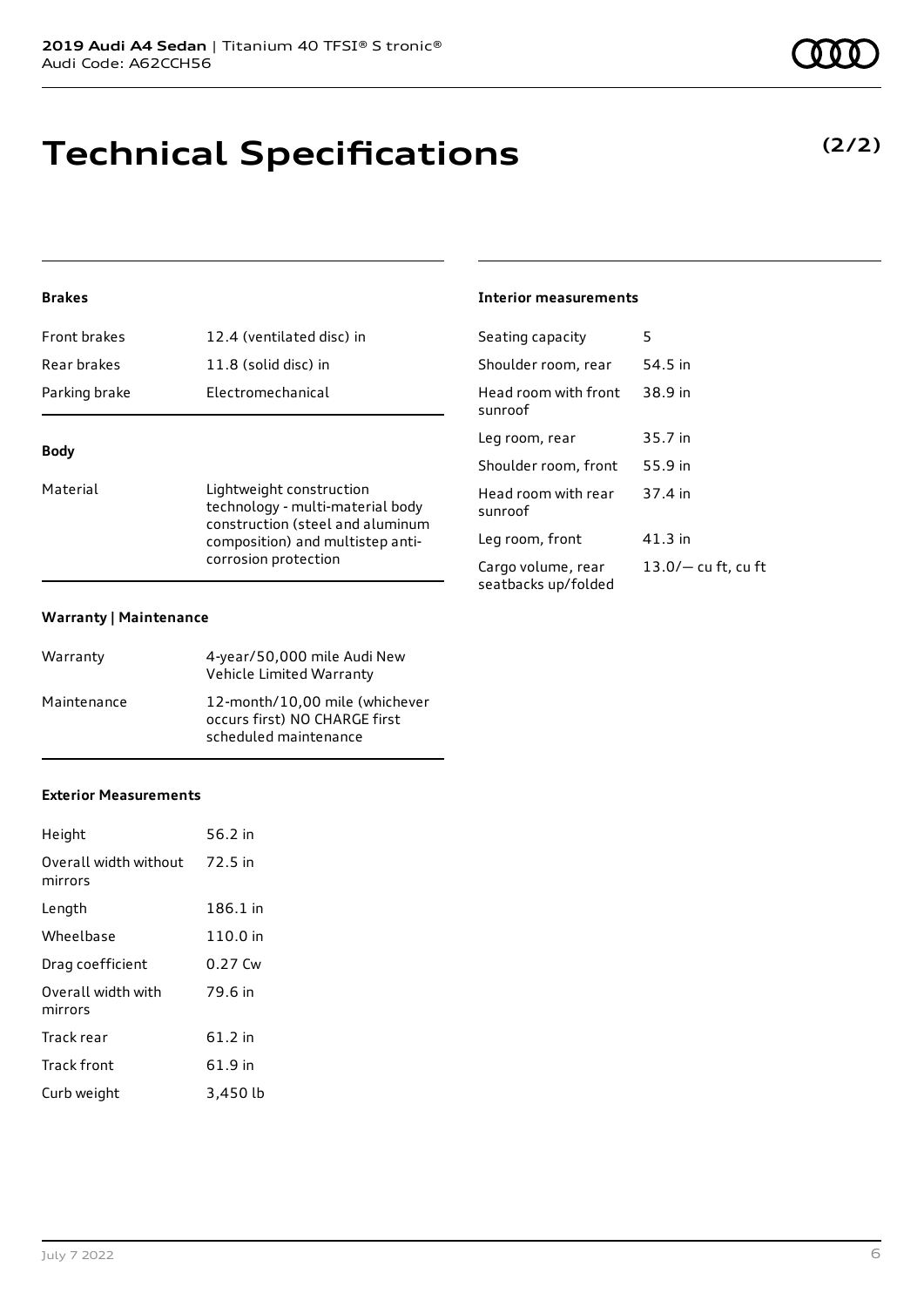### **Consumption- and emission**

#### **Consumption by NEDC**

| urban       | 27 mpg |
|-------------|--------|
| extra-urban | 34 mpg |
| combined    | 30 mpg |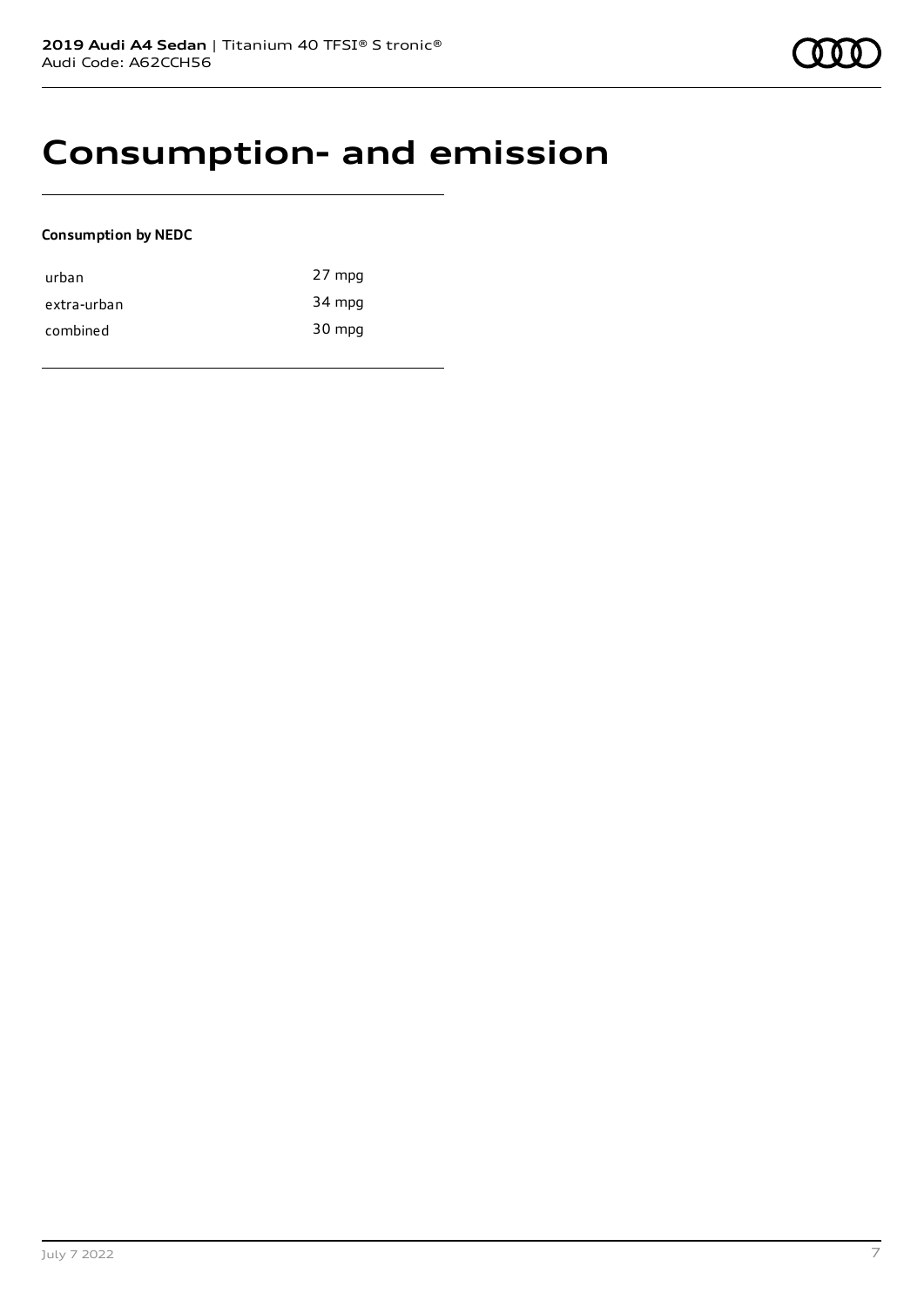# **Contact**

Dealer **Walter's Audi**

3210 Adams-Auto Center Drive 92504 Riverside CA

Phone: +19516883344 FAX: 9516890531

www: [https://www.waltersaudi.com](https://www.waltersaudi.com/)